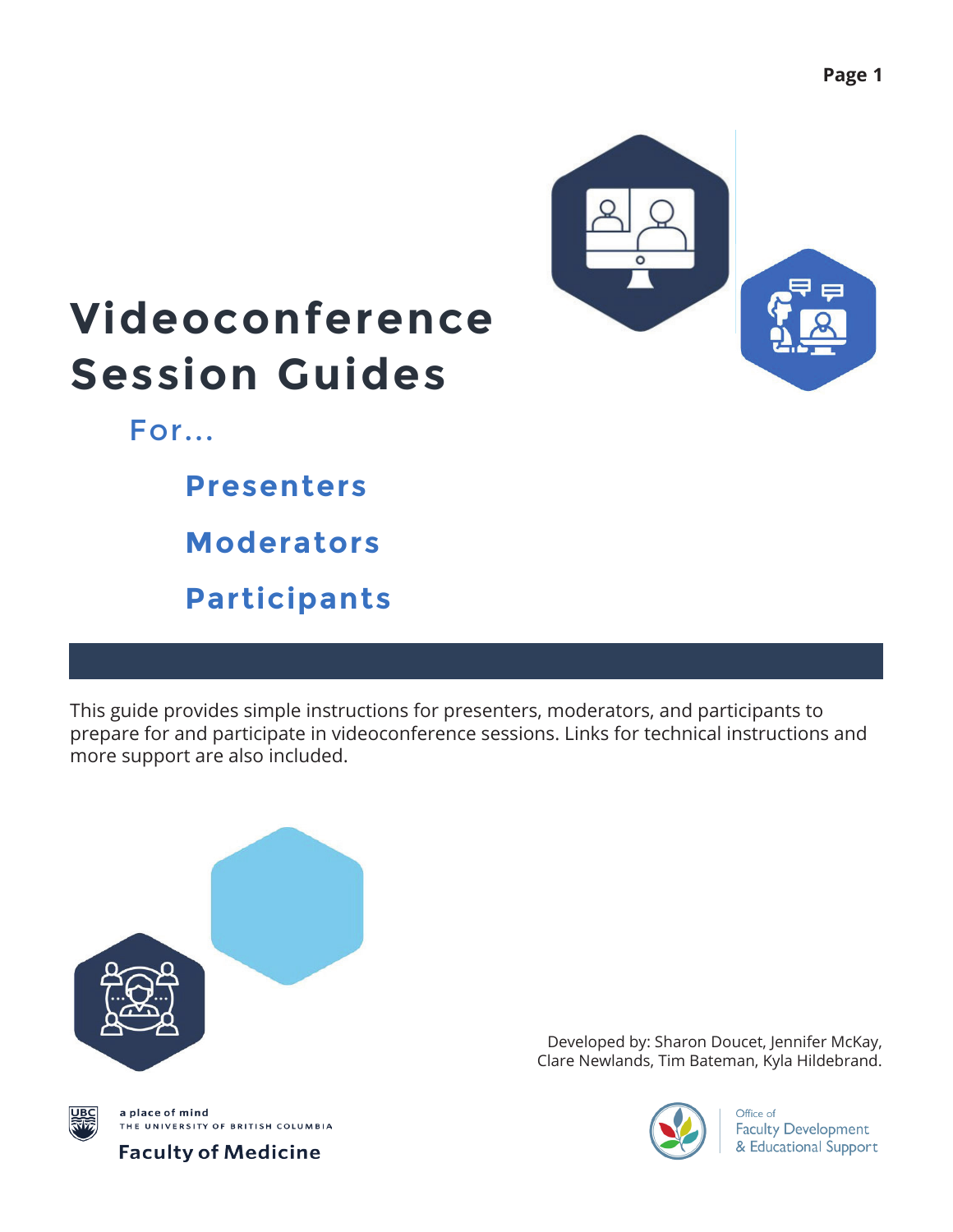## **Presenter Guide**

### **Your Role**

The presenter leads participants through session content and materials and calls on moderator at pre-determined intervals for participant questions.

### **Pre-Session**

- $\checkmark$  Familiarize yourself with the location scope of the camera and audio device used during the session.
- $\checkmark$  Videoconference sessions can take more time.
	- Consider additional time for moderating, troubleshooting, etc.
	- Ensure materials in your session are appropriate for the alloted time.
- $\checkmark$  Since videoconference screens are often smaller than projected screens, reduce the amount of data and detail on presentation slides by:
	- Using big, clear fonts
	- Using simple colours and avoiding big blocks of loud colours
	- Avoid making the slides too busy by distilling the content - reduce the number of slides and the content on

### **Do you have a moderator?**

If you have more than 12 participants, it is recommended to assign a **moderator** and **send them this guide.** If you do not have access to a designated moderator, assign the role to one of the group members.

Inform the **moderator** (can be by email) of:

- $\checkmark$  When you will be taking participant questions or starting a discussion.
- $\checkmark$  How you would like them to introduce you.
- $\checkmark$  If you have any pre-reading/articles you would like them to share with participants.

### **During Session**

each slide. **Keep it simple!** If you are using a moderator, check in with them regarding participant questions.

> **If you are not using a moderator, review the Moderator Guide's "During Session"** section to effectively moderate your own session.

**Plan for disconnections!** Ask participants to keep the Zoom phone number, meeting ID, and password handy.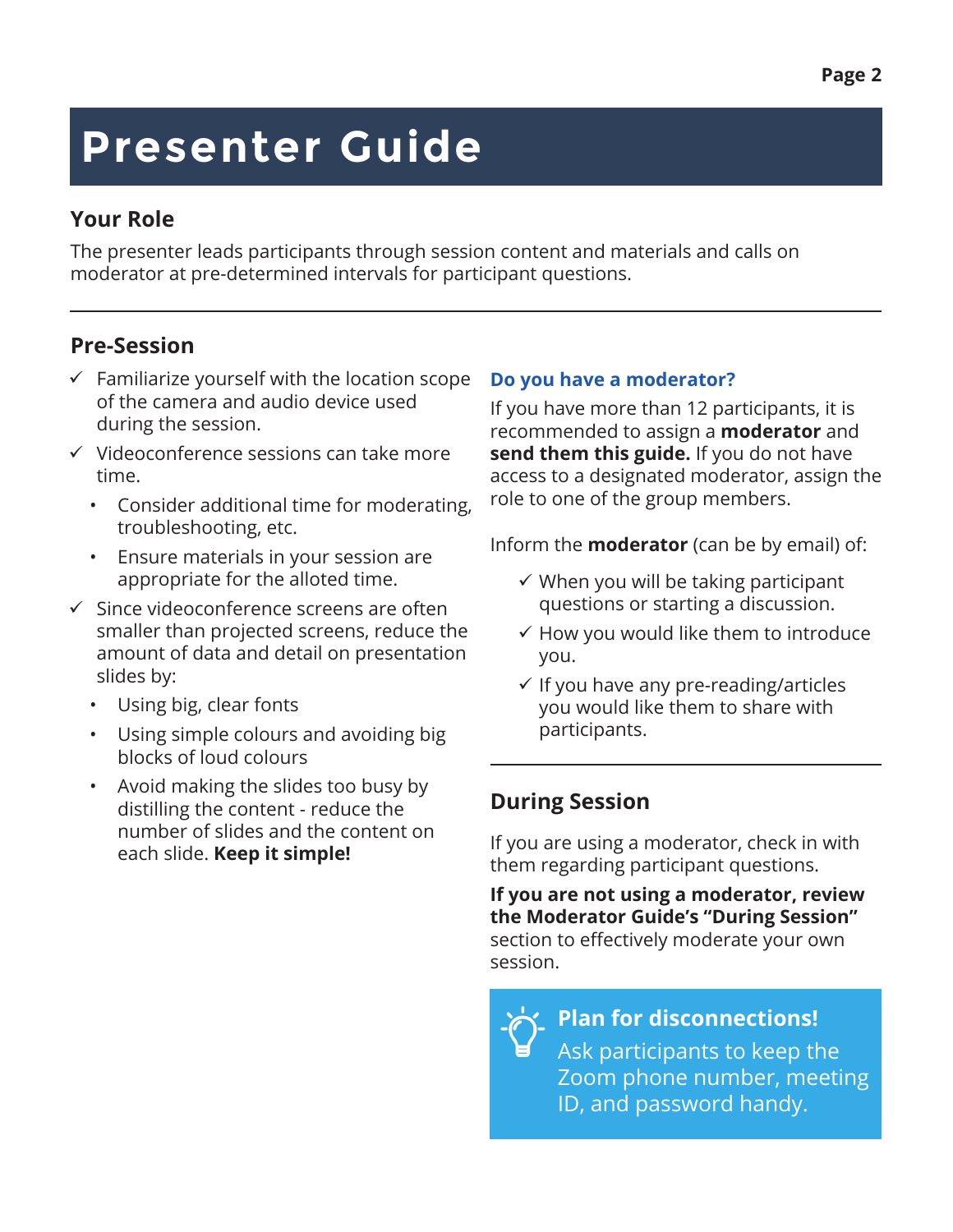# **Moderator Guide**

### **Your Role**

The moderator introduces the presenter, provides a brief orientation of the session flow, and collects participant questions via videoconference chat box for the presenter. If participants have no questions, create one or two relevant questions to encourage discussion.

- $\checkmark$  Check in with presenter regarding:
	- Their introduction.
	- When in the session they are planning on taking questions/answers and leading a discussion.

### **Pre-Session During Session**

- $\checkmark$  Before you start the session, do a brief "can you see me – can you hear me" check for participants.
- $\checkmark$  Introduce presenter.
- $\checkmark$  Inform participants to direct their questions to the videoconference chat box for you to collect.
- $\checkmark$  Inform participants when the dedicated question/answer or discussions periods are in the session.
- $\checkmark$  Ask participants to mute/unmute their microphones as needed during the session.
- $\checkmark$  As participant questions are entered, copy and paste them into a document for quick access, easier prioritization for relevance, and so you can remove repeat questions.
- $\checkmark$  If no questions are entered during the session, write one or two questions to spark discussion.
- $\checkmark$  Leave longer pauses than you would in person as it may take participants longer to mute and unmute their microphones.



**Plan for disconnections!** Let participants know to keep the Zoom phone number, meeting ID, and password handy.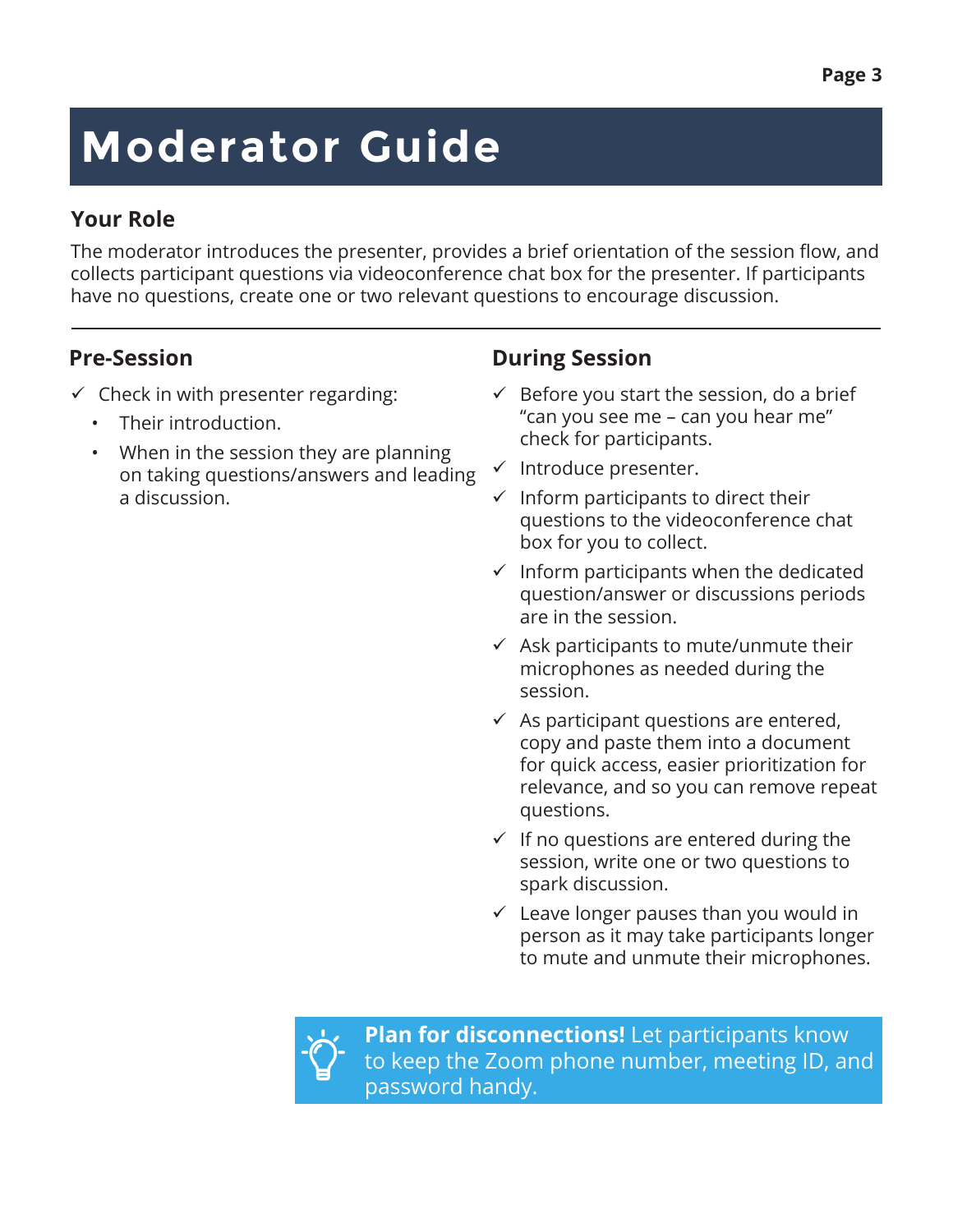# **Participant Guide**

### **Your Role**

The participant attends the videoconference session, asks questions, and participates in discussion.

- $\checkmark$  Test your video-camera and microphone.
- $\checkmark$  If possible, connect using a wired internet connection.
- $\checkmark$  Get ready for the session in good time so you have the opportunity to correct any connection issues before the session gets started.



### **Pre-Session During Session**

- $\checkmark$  Ensure your microphone is muted when not speaking.
- $\checkmark$  Connect from a quiet location, avoiding busy public spaces.
- $\checkmark$  Ask questions during the session via the videoconference chat box or when the presenter directs.
- $\checkmark$  Sit within view of the camera, turning the camera off only if you are experiencing a weak internet connection; poor lighting or other distractions can prevent others from seeing you.
- $\checkmark$  Be aware of body language, behave as though you are in the same room with the other participants, avoiding side communications.
- $\checkmark$  To ensure an inclusive and respectful environment for discussion, be courteous and ensure other parties are finished before chiming in.

**If you have trouble connecting, phone in using the zoom phone number, meeting ID, and password right away.**